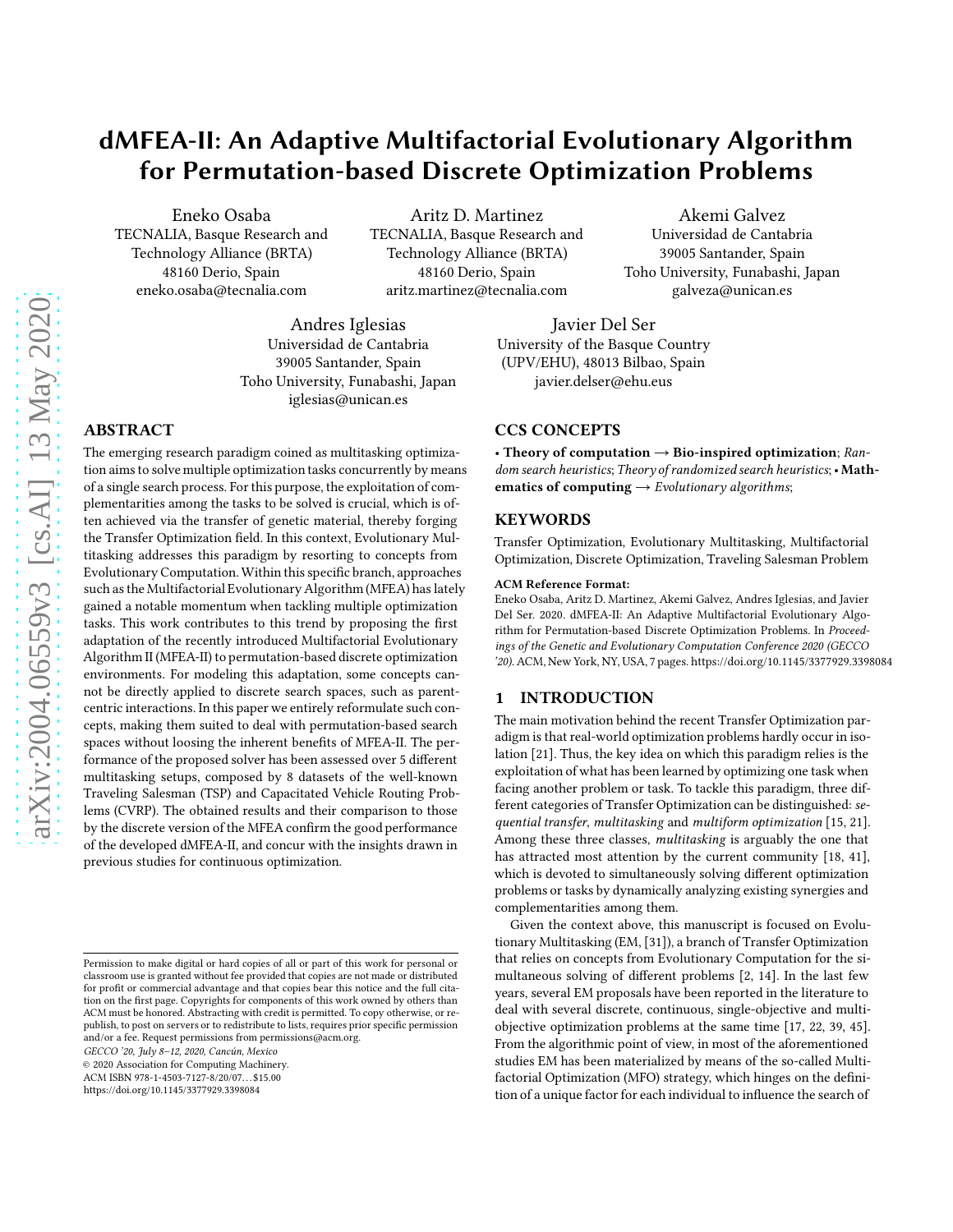population-based solvers. Most notably, the combination of MFO and EM has given rise to the Multifactorial Evolutionary Algorithm (MFEA, [\[20](#page-6-11)]), arguably at the forefront of the algorithms contributed so far in the area.

Despite the relative youth of the field, there is a clear consensus in the community about the paramount importance of the correlation among tasks to be simultaneously addressed. Exploiting this correlation is crucial in order to positively leverage the transfer of knowledge over the search [\[49\]](#page-6-12). Several influential contributions can be found in the literature delving into this issue, proposing alternatives to analyze and quantify the similarity between optimization tasks [\[19](#page-6-13)]. Indeed, in practical setups it is not possible to ensure that all tasks are related to each other. In such cases, overlooking this lacks of synergy, and sharing genetic material among unrelated tasks or problems could lead to performance downturns, a circumstance known as negative transfer [\[3\]](#page-5-1). This negative transfer has been reported by some recent studies as the central pitfall of multitasking, becoming a priority in the formulation of new schemes [\[6,](#page-5-2) [47\]](#page-6-14). Among them, the brand new Multifactorial Evolutionary Algorithm II (MFEA-II, [\[3\]](#page-5-1)) is an adaptive extension of the aforementioned MFEA, incorporating the capability to dynamically learn how much knowledge should be transferred across tasks.

As evinced by the literature so far, MFEA-II has so far been tested over continuous optimization problems, using experimental environments composed by up to 6 tasks. The lack of applications with alternative problem flavors, and wider experimental setups, comprise the main source of motivation of this research work. Specifically, we elaborate on adapting MFEA-II to permutation-based combinatorial problems, giving rise to the discrete MFEA-II (dMFEA-II). Despite the simple formulation of our research hypothesis, the adaptation beneath dMFEA-II is not straightforward, as the naive version of MFEA-II is comprised by concepts and operators that cannot be directly applied to permutation-based discrete search spaces. An example supporting this statement is the parent-based strategy followed for the inter-task interactions [\[13](#page-6-15)], or the transfer parameter matrix, crucial for the search procedure of MFEA-II. We assess the performance of our proposed dMFEA-II by considering 8 instances of the well-known Traveling Salesman (TSP, [\[26\]](#page-6-16)) and Capacitated Vehicle Routing (CVRP, [\[36](#page-6-17)]) problems, which are combined to yield 5 multitasking environments with heterogeneous search spaces and varying degrees of phenotypical relationship. Results obtained by dMFEA-II are compared to those of the discrete version of the MFEA, aimed at the confirmation of the same findings drawn from [\[3](#page-5-1)] for continuous optimization environments.

The remainder of the article is organized as follows. Section [2](#page-1-0) sets the background and related work. Next, Section [3](#page-2-0) exposes in detail the main features of the proposed dMFEA-II. The experimentation setup and discussion of the results are given in Section [4.](#page-4-0) Finally, Section [5](#page-5-3) concludes the paper.

### <span id="page-1-0"></span>2 BACKGROUND AND RELATED WORK

There is global consensus in the community that until 2017, the concept of EM was only formulated within the framework of MFO [\[8](#page-6-18)]. In the last years, several approaches have embraced this concept [\[27](#page-6-19), [33,](#page-6-20) [42](#page-6-21), [44](#page-6-22)], with MFEA at the spearhead [\[20\]](#page-6-11). Additional

alternatives to MFO have been also proposed in terms of new algorithmic schemes, such as the multitasking multi-swarm optimization in [\[38\]](#page-6-23), or the coevolutionary multitasking schemes in [\[7](#page-6-24), [34\]](#page-6-25).

Deeper into mathematical details, MFO can be formulated by considering an environment comprising K tasks or problems to be simultaneously solved. This environment is therefore made up by as many search spaces as tasks to be faced. Therefore the objective function for the k-th task  $T_k$  is denoted as  $f_k : \Omega_k \to \mathbb{R}$ , where  $\Omega_k$  is the search space of task  $T_k$ . Assuming that all tasks should be minimized, the main objective is to find a group of solutions  $\{x_1, \ldots, x_K\}$  such that  $x_k = \arg \min_{x \in \Omega_k} f_k(x)$ . In general, a MFO algorithm operates on a population  $P$  of candidate solutions (individuals), where each  $x_p \in \mathcal{P}$  should belong to a unified search space  $\Omega_U$ . Each search space  $\Omega_k$  is mapped to  $\Omega_U$  through the use of an encoding/decoding function  $\xi_k : \Omega_k \mapsto \Omega_U$ . Consequently, every individual  $\mathbf{x}_p \in \mathcal{P}$  should be encoded as  $\mathbf{x}_{p,k} = \xi_k^{-1}(\mathbf{x}_p)$  to represent a task-specific solution  $\mathbf{x}_{p,k}$  for each of the K tasks. Departing from these definitions, in every MFO solver four different features are associated with each individual  $x_p$  of the population  $\mathcal{P}$ : Factorial Cost, Factorial Rank, Scalar Fitness and Skill Factor. These features permit to sort, select and/or discard individuals along the search, as they dictate the contribution of every individual to the population considering that  $K$  tasks are optimized  $[3]$ :

- Factorial Cost  $\Psi_p^k$  of an individual  $\mathbf{x}_p \in \mathcal{P}$  is given by its fitness value for task  $T_k$ , so that each solution in the population retains a list  $\{\Psi_p^1, \Psi_p^2, \ldots, \Psi_p^K\} \in \mathbb{R}^K$  of factorial costs.
- Factorial Rank  $r_p^k$  of an individual  $\mathbf{x}_p$  in a given task  $T_k$  is its relative rank within the population in ascending order of  $\Psi_p^k$ . Similarly to the factorial cost, each individual can be characterized by a factorial rank list  $\{r_p^1, r_p^2, \ldots, r_p^K\} \in \mathbb{N}^K$ .
- Scalar Fitness  $\varphi_p$  of  $\mathbf{x}_p$  is given by its best factorial rank over all tasks as  $\varphi_p = 1/\min_{k \in \{1...K\}} r_p^k$ . The scalar fitness permits to compare different individuals in MFEA.
- The Skill Factor  $\tau_p$  is the task in which  $x_p$  performs best, namely,  $\tau_p = \arg \min_{k \in \{1, ..., K\}} r_p^k$ . As we will show later, the skill factor plays a crucial role in MFEA by establishing which population members are selected for crossover.

When operating on the population of individuals via evolutionary methods, EM emerges as an effective paradigm for tackling multiple problems simultaneously. This efficiency is due to i) the parallelism granted by having a population of individuals, which eases the concurrent application of evolutionary operators and the dynamic estimation of latent synergies between tasks [\[32\]](#page-6-26); and ii) the exchange of genetic material among individuals through crossover methods, allowing all tasks to interact with each other. Among them, the specific MFEA approach is based on bio-cultural schemes of multifactorial inheritance. We depict in Algorithm [1](#page-2-1) the pseudo-code of the basic MFEA, which has four key characteristics:

- Unified search space: one of the main design challenges when modeling a MFEA is the definition a unified space  $\Omega_U$ , which should be able to represent all feasible solutions of the  $K$  tasks.
- Assortative mating, which is based on the principle that individuals are more inclined to interact with others belonging to the same cultural background. For this reason, genetic operators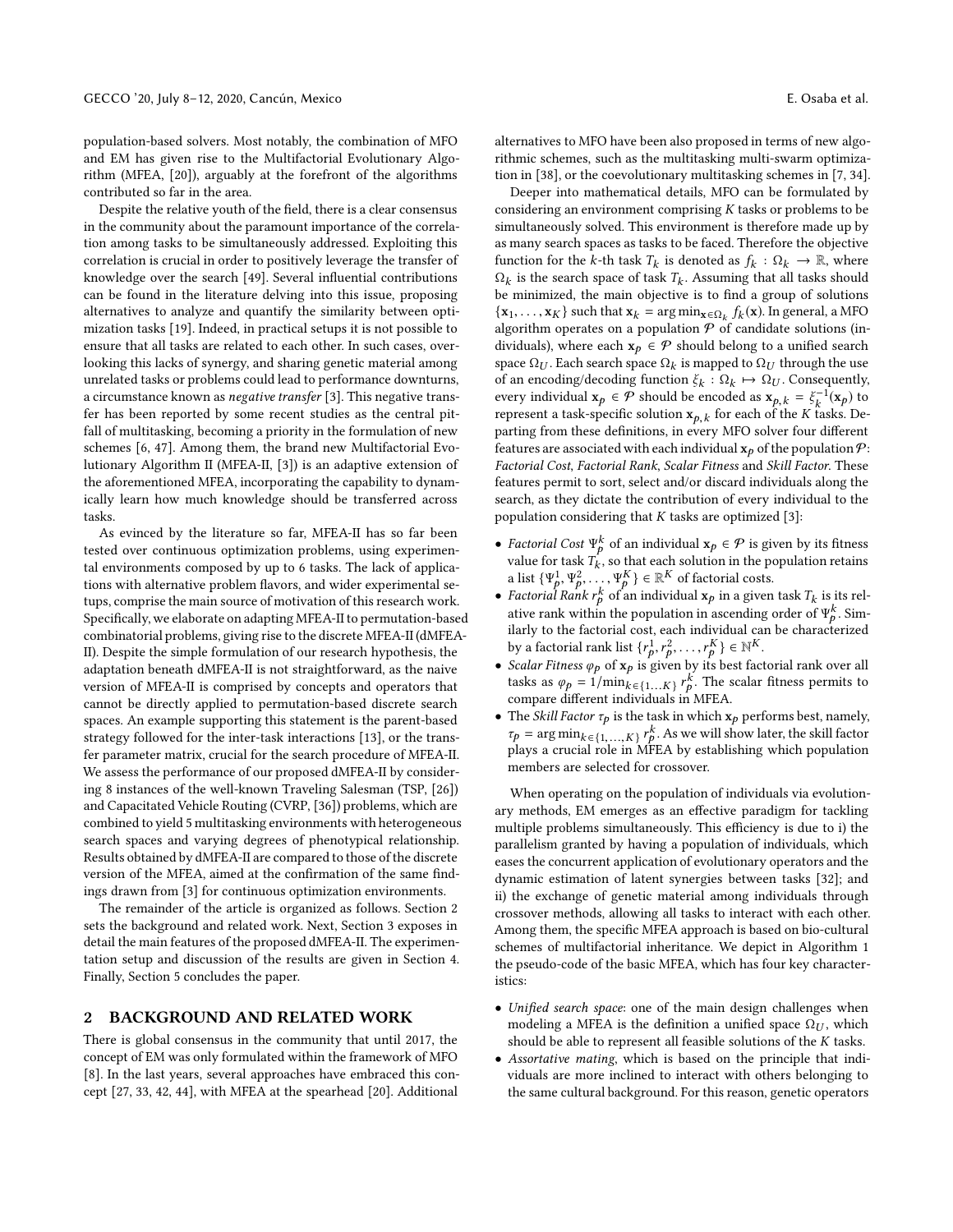used in MFEA are committed to follow this principle, promoting interactions among solutions with the same skill factor. We again recommend [\[20\]](#page-6-11) for more details on this procedure.

- Selective evaluation: every newly created individual is measured only on one task. This procedure guarantees the computational feasibility of the method. Specifically, each new solution is evaluated in the task corresponding to the skill factor of its parent. When mating two parents, the skill factor of the offspring is selected randomly among those of the parents.
- Scalar fitness based selection, which can be conceived as an elitist replacement strategy that uses the scalar fitness (namely, the best relative rank of the individual over all tasks) as the control parameter. In other words, the best  $P$  solutions (considering both newly generated individuals and the current population) in terms of scalar fitness survive for the next generation.

Algorithm 1: Pseudocode of MFEA

|    | 1 Randomly draw a population of $ \mathcal{P}  = P$ individuals $\{\mathbf{x}_p\}_{p=1}^P$ , |  |  |  |  |  |  |
|----|----------------------------------------------------------------------------------------------|--|--|--|--|--|--|
|    | with $\mathbf{x}_p \in \Omega_U$                                                             |  |  |  |  |  |  |
|    | 2 Evaluate each generated individual for the K problems                                      |  |  |  |  |  |  |
|    | 3 Calculate the skill factor $\tau_p$ of each $\mathbf{x}_p$                                 |  |  |  |  |  |  |
|    | 4 while termination criterion not reached do                                                 |  |  |  |  |  |  |
| 5  | Set $Q = \emptyset$                                                                          |  |  |  |  |  |  |
| 6  | while <i>individuals</i> still to select <b>do</b>                                           |  |  |  |  |  |  |
| 7  | Randomly sample w/out replacement $\mathbf{x}_{p'}, \mathbf{x}_{p''} \in \mathcal{P}$        |  |  |  |  |  |  |
| 8  | if $\tau_{p'} = \tau_{p''}$ then                                                             |  |  |  |  |  |  |
| 9  | $[x_A, x_B]$ = IntrataskCX( $x_{p'}, x_{p''}$ )                                              |  |  |  |  |  |  |
| 10 | Set $\tau_A$ and $\tau_B$ equal to $\tau_{p'}$                                               |  |  |  |  |  |  |
| 11 | else if $rand \leq RMP$ then                                                                 |  |  |  |  |  |  |
| 12 | $[\mathbf{x}_A, \mathbf{x}_B] = \text{InterestaskCX}(\mathbf{x}_{p'}, \mathbf{x}_{p''})$     |  |  |  |  |  |  |
| 13 | Set $\tau_A = rand(\tau_{p'}, \tau_{p''})$ and $\tau_B = rand(\tau_{p'}, \tau_{p''})$        |  |  |  |  |  |  |
| 14 | else                                                                                         |  |  |  |  |  |  |
| 15 | Compute $\mathbf{x}_A$ = mutation( $\mathbf{x}_{p'}$ ), and set $\tau_A = \tau_{p'}$         |  |  |  |  |  |  |
| 16 | Compute $x_B$ = mutation( $x_{p''}$ ), and set $\tau_B = \tau_{p''}$                         |  |  |  |  |  |  |
| 17 | Evaluate $x_A$ for task $\tau_A$ , and $x_B$ for task $\tau_B$                               |  |  |  |  |  |  |
| 18 | $Q = Q \cup \{x_A, x_B\}$                                                                    |  |  |  |  |  |  |
| 19 | end                                                                                          |  |  |  |  |  |  |
| 20 | Select the best <i>P</i> individuals in $P \cup Q$ as per their $\varphi_p$                  |  |  |  |  |  |  |
|    | 21 end                                                                                       |  |  |  |  |  |  |
|    | 22 Return the best individual in $P$ for each task $T_k$                                     |  |  |  |  |  |  |
|    |                                                                                              |  |  |  |  |  |  |
|    |                                                                                              |  |  |  |  |  |  |

<span id="page-2-1"></span>In recent years, a manifold of contributions have been inspired by the algorithmic principles of MFEA. In [\[48\]](#page-6-27), for example, a discrete adaptation of the canonical MFEA is proposed and applied to one of the problems addressed on this present paper: the CVRP. The research work in [\[46\]](#page-6-28) also goes in the same direction by introducing the discrete unified encoding, which has thereafter served as a reference when dealing with different discrete problems via MFEA. Furthermore, authors in [\[17](#page-6-7)] implemented an improved variant of the MFEA, endowing the meta-heuristic with a dynamic resource allocating strategy. A similar solver is presented in [\[43\]](#page-6-29) for dealing with multiobjective optimization tasks. Other applications of MFEA can be found in [\[39](#page-6-9)] for the composition of semantic

web services, and in [\[30\]](#page-6-30) for evolving deep reinforcement learning models.

Despite this success, MFEA, EM and the wider field of Transfer Optimization are also in the focus of few critical researchers, who question the operation of the methods implemented so far. Mainly, these skeptical voices refer to the difficulty of avoiding negative transfers and reacting to their existence [\[40\]](#page-6-31). In fact, it is well accepted that the performance of Transfer Optimization algorithms is directly related to the synergies between the problems involved [\[8](#page-6-18), [31,](#page-6-5) [49\]](#page-6-12). For this reason, the community is striving to propose new methods to cope with this situation, favoring positive transfers, and making optimization algorithms adaptive to avoid negative influences among tasks [\[5,](#page-5-4) [28\]](#page-6-32). This is in fact the main purpose of the recently proposed adaptive variant of MFEA, coined as MFEA-II [\[3](#page-5-1)]. MFEA-II introduces new algorithmic ingredients that make its search resilient against negative information transfer. The next section describe these ingredients and their adaptation for efficiently solving permutation-based problems.

# <span id="page-2-0"></span>3 PROPOSED dMFEA-II APPROACH

The main novelty introduced by MFEA-II with respect to its predecessor is the introduction of a transfer parameter matrix, which dictates the way in which the inter-tasks relationships are conducted, and whose entries are evolved based on the information generated during the course of the multitasking search. In accordance with the claims in [\[3](#page-5-1)], the initial phases of MFEA-II are the same as those in MFEA. With this, the main differential factor is the incorporation of the online RMP learning module, and its foundry within the optimization process. This learning module is in charge of building and managing the dynamic RMP matrix, which dictates the extent of genetic transfer across individuals with different skill task (see line 11 in Algorithm [1\)](#page-2-1). Another feature of MFEA-II is the intertask crossover procedure, activated when individuals with different skill tasks should interact, and fully conducted using parentcentric operators [\[13\]](#page-6-15). In other words, lines 11-16 in Algorithm [1](#page-2-1) are replaced by those in Algorithm [2.](#page-2-2) The main contribution of the present paper is specifically the adaptation of these steps in order to deal with discrete optimization environments.

| Algorithm 2: Inter-task crossover procedure of MFEA-II |  |
|--------------------------------------------------------|--|
|--------------------------------------------------------|--|

|                  | 1 if $\tau_{p'} \neq \tau_{p''}$ then                                                             |  |  |  |  |  |
|------------------|---------------------------------------------------------------------------------------------------|--|--|--|--|--|
| $\boldsymbol{2}$ | if rand $\leq RMP_{\tau_{p'}, \tau_{p''}}$ then                                                   |  |  |  |  |  |
| 3                | $[x_A, x_B]$ = IntertaskParentCentricCX( $x_{p'}, x_{p''}$ )                                      |  |  |  |  |  |
| $\mathbf{4}$     | Update $x_A$ = mutation( $x_A$ ), and $x_B$ = mutation( $x_B$ )                                   |  |  |  |  |  |
| 5                | Set $\tau_A = rand(\tau_{p'}, \tau_{p''})$ and $\tau_B = rand(\tau_{p'}, \tau_{p''})$             |  |  |  |  |  |
| 6                | else                                                                                              |  |  |  |  |  |
| 7                | Randomly select $x_{p1} \in \mathcal{P}$ with $\tau_{p1} = \tau_{p'}$ and $p1 \neq p'$            |  |  |  |  |  |
| 8                | $x_A$ = IntrataskParentCentricCX( $x_{p'}, x_{p1}$ )                                              |  |  |  |  |  |
| 9                | Update $x_A$ = mutation( $x_A$ ), and set $\tau_A = \tau_{p'}$                                    |  |  |  |  |  |
| 10               | Randomly select $\mathbf{x}_{p2} \in \mathcal{P}$ with $\tau_{p2} = \tau_{p''}$ and $p2 \neq p''$ |  |  |  |  |  |
| 11               | $x_B$ = IntertaskParentCentricCX( $x_{p''}, x_{p2}$ )                                             |  |  |  |  |  |
| 12               | Update $x_B$ = mutation( $x_B$ ), and set $\tau_B = \tau_{p''}$                                   |  |  |  |  |  |

<span id="page-2-2"></span>Before proceeding further, we now pause at the main rationale for the need of this adaptation. As mentioned previously, the search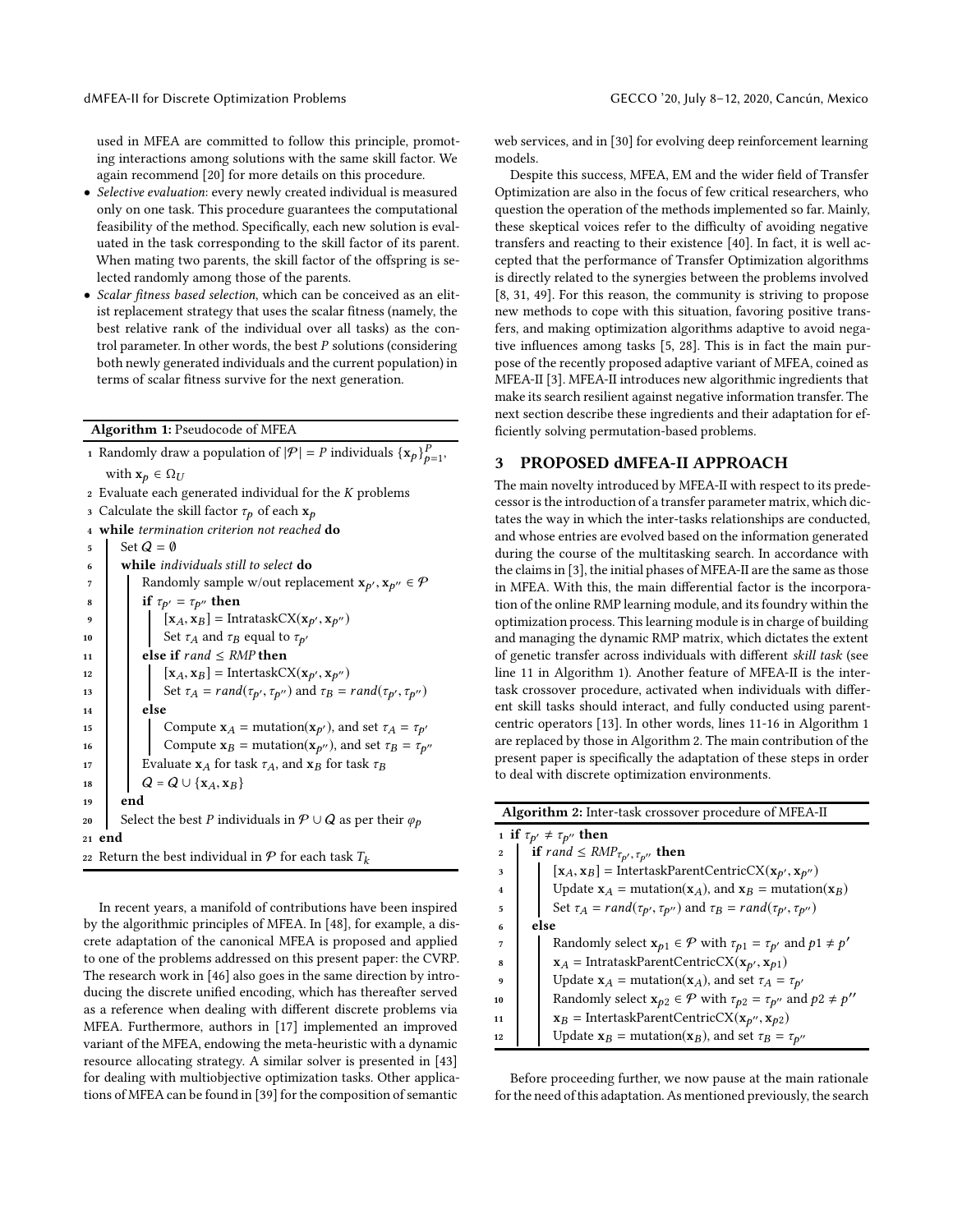process of MFEA-II hinges on parent-centric operators, such as the Simulated Binary Crossover [\[10\]](#page-6-33), the Polynomial Mutation [\[12\]](#page-6-34) or the Gaussian Mutation [\[23](#page-6-35)] with small variance. These operators are known to produce individuals close to their parents in the unified search space  $\Omega_{U}$ . All these operators were originally conceived for continuous optimization problems [\[11,](#page-6-36) [16\]](#page-6-37), and have no clear correspondence for discrete problems as the permutationbased ones considered in this work.

The second issue when adapting the canonical MFEA-II to combinatorial optimization problems is the mutation mechanism in use. While in MFEA local perturbations are only conducted when  $\tau_{p'} \neq \tau_{p''}$  and rand > RMP (lines 15 and 16 of Algorithm [1\)](#page-2-1), in MFEA-II each generated offspring also undergoes small parentcentric mutation [\[3](#page-5-1)]. This new procedure requires a reformulation when solving permutation-based problems, in which operators such as 2-opt, 3-opt, swapping or insertion [\[24](#page-6-38), [25](#page-6-39)] involve a small change in the individual. This small perturbation, along with the previous crossover, could lead to drastically modified  $x_A$  and  $x_B$  individuals. This potentially intensified change of the produced offspring clashes with the main search behavior of MFEA-II. This same trend also holds for the dynamic RMP matrix, which has also been adapted to the typology of problems addressed in this paper.

Algorithm 3: Crossover strategy of dMFEA-II 1 if  $\tau_{p'} \neq \tau_{p''}$  then 2 if rand $1 \leq RMP_{\tau_{p'}, \tau_{p''}}$  then<br>3  $\left[\begin{array}{c} x_A, x_B \end{array}\right] = \text{InterestaskP}$  $\mathbf{x}_A = [\mathbf{x}_A, \mathbf{x}_B] = \text{IntertaskParentCentricCX}(\mathbf{x}_{p'}, \mathbf{x}_{p''})$ 4 if rand  $2 < P_m$  then  $\mathbf{x}_A = \text{mutation}(\mathbf{x}_A); \mathbf{x}_B = \text{mutation}(\mathbf{x}_B)$ 6 Set  $\tau_A = rand(\tau_{p'}, \tau_{p''})$  and  $\tau_B = rand(\tau_{p'}, \tau_{p''})$ 7 Update RMP<sub>τρ′</sub>, <sub>τρ′′</sub> using  $\Delta_{inc}$  or  $\Delta_{dec}$ <sup>8</sup> else **P** with  $\tau_{p1} = \tau_{p'}$  and  $p1 \neq p'$ 10  $\mathbf{x}_A = \text{IntractaskParentCentricCX}(\mathbf{x}_{p'}, \mathbf{x}_{p1})$ 11 if rand  $2 \le P_m$  then 12  $\mathbf{x}_A$  = mutation( $\mathbf{x}_A$ ) 13 Set  $\tau_A = \tau_{p'}$ , and update RMP<sub> $\tau_{p'}, \tau_{p'}$ </sub> 14 Randomly select  $\mathbf{x}_{p2} \in \mathcal{P}$  with  $\tau_{p2} = \tau_{p''}$  and  $p2 \neq p''$ 15  $x_B$  = IntrataskParentCentricCX( $x_{p''}, x_{p2}$ ) 16 if  $rand2 \le P_m$  then 17  $x_B = \text{mutation}(x_B)$ 18 Set  $\tau_B = \tau_{p''}$ , and update RMP $_{\tau_{p''}}$ ,  $_{\tau_{p''}}$ 

<span id="page-3-0"></span>In light of the above, Algorithm [3](#page-3-0) summarizes the scheme proposed in our dMFEA-II for the inter-task crossover procedure, which replaces lines 11-16 in Algorithm [1](#page-2-1) and the whole pseudocode depicted in Algorithm [2.](#page-2-2) To begin with, a permutation encoding is employed as unified representation  $\Omega_U$  for  $P$ , as also done in other studies [\[46,](#page-6-28) [48\]](#page-6-27). Having said this, if K problems are to be addressed, and representing the dimensionality of each instance  $T_k$  as  $D_k \in \mathbb{N}$ , a solution  $x_p$  is represented as a permutation of the integer set  $\{1, 2, \ldots, D_{max}\}\$ , where  $D_{max} = \max_{k \in \{1, \ldots, K\}} D_k$  (maximum dimension among the *K* tasks). Hence, if an individual  $\mathbf{x}'_p$  is going to be measured on a task  $T_k$  whose  $D_k < D_{max}$ , only integers lower than  $D_k$  are considered for producing the solution  $\mathbf{x}_k$  of  $T_k$ .

We now describe the main modifications conducted over the basic MFEA-II in order to properly face permutation-based problems:

1) First of all, dMFEA-II implements a simple strategy for  $dy$ namically adapting the RMP matrix to the search performance. Following the philosophy of the online RMP learning module for continuous scenarios described in [\[3\]](#page-5-1), we have designed a reliable alternative strategy, simple but effective, to dictate the intensity and frequency of the interactions of tasks of different kind. First, as for the continuous MFEA-II, in our dMFEA-II RMP is not a single parameter but a symmetric  $K \times K$  matrix, with K denoting the number of optimization tasks. The entries of this matrix are real-valued in the range [0.0, 1.0], so that  $\text{RMP}_{k,k'}$  indicates the probability of conducting an inter-task crossover between tasks k and k'. All  $RMP_{k,k'}$  are initially set to a relatively high value (e.g. 0.95) in order to facilitate all task interactions in the initial stages of the search. Furthermore, two additional control parameters are defined:  $\Delta_{dec}$  and  $\Delta_{inc}$ . These parameters are set to a real value withing the interval [0.0, 1.0], and determine the evolution of each  $\text{RMP}_{k,k'}$  entry in the following manner: each time a new individual is created (e.g.  $\mathbf{x}_A$  as per lines 3 to 5 of Algorithm [3\)](#page-3-0), its factorial cost is calculated and compared to the parent  $\mathbf{x}_{p'}$ from which its *skill task*  $\tau_A$  has been inherited. In case  $x_A$  obtains a better performance in the skill task of its parent, we can ensure that the genetic transfer between tasks  $\tau_{p'}$  and  $\tau_{p''}$  has been positive. Thus, RMP<sub> $\tau_{p'}$ ,  $\tau_{p''}$  is incremented using  $\Delta_{inc}$  parameter con-</sub> trol as RMP $_{\tau_{p'}, \tau_{p''}}$  = min{1.0, RMP $_{\tau_{p'}, \tau_{p''}}/\Delta_{inc}$ }. Otherwise, we can categorize the transfer as negative, decrementing the value of RMP<sub> $\tau_{p'}$ ,  $\tau_{p''}$  as RMP $\tau_{p'}, \tau_{p''} = \max\{0.1, \text{RMP}_{\tau_{p'}}, \tau_{p''} \cdot \Delta_{dec}\}.$  A lower</sub> bound of RMP $_{\tau_{p'},\tau_{p''}}$  is set to maintain a minimum knowledge exchange between any two tasks. Lastly, the intra-task crossover conducted in dMFEA-II if  $rand > \text{RMP}_{\tau_{p'}, \tau_{p''}}$  are also parent-centric, so that the evaluation and comparison of the produced individuals update  $\text{RMP}_{\tau_{p'}, \tau_{p''}}$  and  $\text{RMP}_{\tau_{p'}, \tau_{p''}}$  by following the previous rules.

2) In order to counteract the aforementioned intensification of changes imprinted to the offspring, dMFEA-II introduces a mutation parameter  $P_m \in [0, 1]$  to control whether a new individual  $x_A$ or  $x_B$  should undergo mutation.

3) The dynamic discrete parent-centric operator for both intertask and intra-task crossover designed for the dMFEA-II is based on the fulfillment of two different considerations. The first one is its parent-centric nature. In other words, created individuals should not be far away with respect to their parents (a small leap in the search space). This first consideration can be realized by just fixing one of the parents as dominant, and limiting the amount of genetic material transferred from the other parent. The second factor is the dynamic nature of the operator. By virtue of this feature, the crossover function adapts its operation to the synergies arisen between optimization tasks over the search. This entails that if the complementarity shown among tasks  $k$  and  $k'$  is high, the amount of genetic material transferred between these tasks should also be high, and vice versa. In this way, since the RMP matrix should dynamically reflect the effectiveness of knowledge sharing between tasks, we use the values in this matrix for materializing the dynamic parent-centric characteristic of the crossover in dMFEA-II.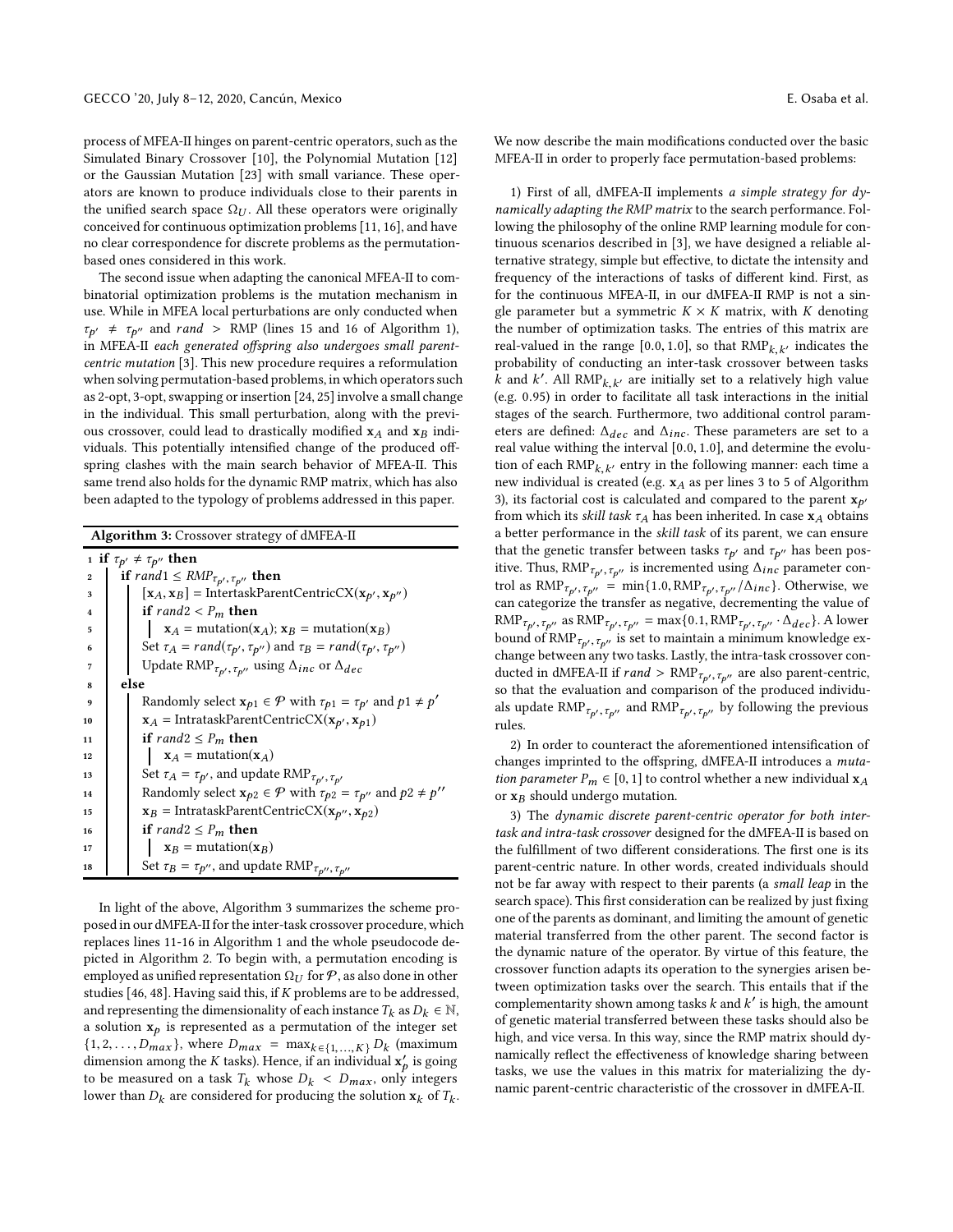Without loss of generality we consider the Order Crossover (OX, [\[9](#page-6-40)]) to exemplify how we translated this concept to the specific case study presented in this paper. The main principles of OX is to randomly choose two different cutting points in the problem solution, in order to define the segment of the individual (cutting window) that decides the amount of genetic material transferred from one parent to another. The first change done to adapt OX to this parent-centric feature is to limit the size of the cutting window to a fraction  $W \in [0, 1]$  of the total dimension. This maximum size, along with the value of  $\text{RMP}_{k,k'}$ , would set the amount of genetic material transferred from task  $T_k$  to  $T_{k'}$  as  $W \cdot \text{RMP}_{k,k'} \cdot D_k$ , where  $D_k$  is the dimensionality of task  $T_k$ . Namely, for tasks with a fully positive synergy in terms of knowledge transfer  $(RMP_{k,k'} = 1.0)$ , the size of the shared material would be equal to  $W \cdot D_k$ . Finally, if the amount of elements transferred is so low that it is not possible to ensure a variability between the parent and the generated child, a  $2 - opt$  mutation is conducted to ensure that offspring and parents differ. We have coined this modified crossover operator as Dynamic OX (dOX), which will be later used in the experimental part of the study. Depending on the problems under consideration, other crossover functions could be also considered and reformulated to incorporate the dynamic and parent-centric nature of dMFEA-II.

#### <span id="page-4-0"></span>4 EXPERIMENTATION AND RESULTS

In order to shed light over the performance of the proposed dMFEA-II approach, an experimental benchmark has been designed considering both TSP and CVRP instances to be simultaneously optimized. Readers interested on these classical problems are referred to recent surveys such as [\[4,](#page-5-5) [35\]](#page-6-41). In particular, we assess the efficiency of dMFEA-II and its MFEA counterpart over 8 TSP and CVRP instances, which are combined to yield 5 different tests scenarios. All TSP instances have been obtained from the TSPLIB repository [\[37\]](#page-6-42): berlin52, eil51, st70 and eil76. Sizes of these instances are 52, 51, 70 and 76, respectively. On the other hand, the CVRP instances are part of the Augerat Benchmark [\[1\]](#page-5-6): P-n50-k7, P-n50-k8, P-n55-k7 and P-n55-k8. The dimensions of these cases are 50 in the first two datasets and 55 in the remaining two. We have opted for related instances, as e.g. all the CVRP or eil51 eil76; and non-related instances, such as berlin52 and st70 or any TSP instance compared to a CVRP one. In this way, we ensure that when facing the experimentation environments, dMFEA-II deals with both positive and negative sharing of knowledge.

<span id="page-4-1"></span>

| $dMFEA-II$                     | <b>MFEA</b>      |                 |          |
|--------------------------------|------------------|-----------------|----------|
| Parameter                      | Value            | Parameter       | Value    |
| Population size                | 200              | Population size | 200      |
| Intra-task CX                  | OX[9]            | CX.             | OX       |
| Mutation                       | $2$ -opt $[29]$  | Mutation        | $2$ -opt |
| Initial values of $RMP_{k,k'}$ | 0.95             | <b>RMP</b>      | 0.9      |
| Parent-centric CX              | Dynamic OX (dOX) |                 |          |
| $P_m$                          | 0.2              |                 |          |
| $\Delta_{inc}/\Delta_{dec}$    | 0.99/0.99        |                 |          |

Table 1: Parameter values for dMFEA-II and MFEA.

Thus, 5 different multitasking environments have been constructed for the tests. Each of these scenarios implies that both dMFEA-II

and MFEA should solve all the datasets assigned to the environment simultaneously. The main criterion for generating these particular environments is twofold: i) to exploit the possible genetic synergies of the instances and analyze the reaction of the dMFEA-II to negative interactions, and ii) to reach significant findings over a diverse group of multitasking environments, involving each TSP and CVRP instance in exactly the same number of environments. Four of these environments are composed by 4 different instances, while the last one, namely  $TE\$ 8, contemplates all the 8 problem instances. TE\_4\_1 is comprised by the four TSP datasets, while the four CVRP datasets are included in TE\_4\_2. The rest of multitasking setups comprise both TSP and CVRP instances. First, TE\_4\_3 is composed by eil51, berlin52, P-n50-k7 and P-n50-k8. Lastly, TE\_4\_4 consists of st70, eil76, P-n55-k7 and P-n55-k8.

For the sake of reproducibility of this research work, parameters employed for the developed methods are summarized in Table [1.](#page-4-1) Some of these parameters, such as the population size  $P$ ,  $W$  (cutting window size),  $\Delta_{inc}$  or  $\Delta_{dec}$ , have been tuned after an exhaustive search process not shown for lack of space. Other parameter values have been set as per other related works [\[3,](#page-5-1) [20,](#page-6-11) [46](#page-6-28)]. All individuals in the population  $P$  have been initialized uniformly at random. As termination criterion, each solver finished its execution after  $I = 6 \cdot 10^5$  objective function evaluations. To deal with CVRP problems, a set of zeros are dynamically inserted in the solution as control integers, with the aim of meeting the capacity constraints. Each multitasking configuration has been run 20 times to account for the statistical significance of performance gaps found along the tests. Lastly, all the experimentation has been conducted on an Intel Xeon E5-2650 v3 computer, with 2.30 GHz and a 32 GB RAM.

#### 4.1 Results and Discussion

Table [2](#page-5-7) summarizes the outcomes attained by both dMFEA-II and MFEA for all the five test environments described above. Specifically, the table shows the average and standard deviation (computed over 20 independent runs) of the fitness obtained for each instance and multitasking configuration. Moreover, we provide the known optima for each TSP and CVRP instance. However, it is important to set clear, at this point, that the objective of the designed experimental benchmark is not to reach the optimal solution of the instances under consideration, but rather to use them as a reference of the performance of the designed multitasking approach.

The simulation outputs furnished by the implemented dMFEA-II confirm that this method reaches a better performance than its discrete MFEA counterpart in 22 out of the 24 comparisons that can be established throughout the considered test environments. These findings concur with the conclusions drawn by Bali et al. in [\[3](#page-5-1)], namely, that the and learning and adaptation of the parameters driving evolutionary multitasking methods permit to better handle the transfer of negative knowledge, and to leverage even further the existence of synergies among tasks. Going deeper into the results, we observe that dMFEA-II outperforms MFEA in all the eight TSP-VRP instances evolved jointly in TE\_8. Furthermore, if we analyze the difference in the results reached in all test environments comprising 4 tasks and in TE\_8, dMFEA-II appears to scale better and more resiliently to modifications in the problem instances to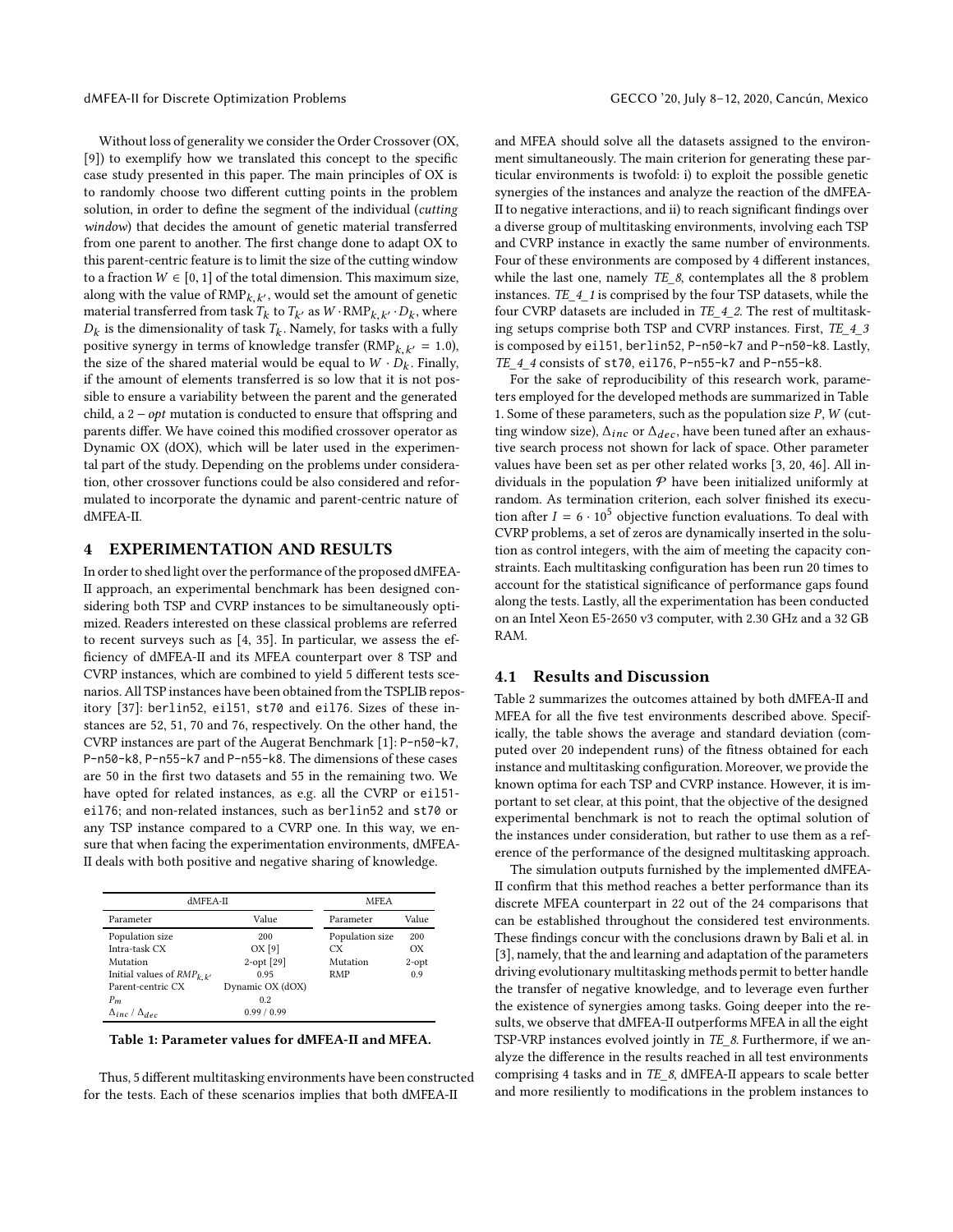<span id="page-5-7"></span>

|                         | TSP instances<br>Method |          |                          | <b>CVRP</b> instances    |                          |                          |                          |                          |                          |
|-------------------------|-------------------------|----------|--------------------------|--------------------------|--------------------------|--------------------------|--------------------------|--------------------------|--------------------------|
|                         |                         | berlin52 | ei151                    | st70                     | ei151                    | $P - n50 - k7$           | $P - n50 - k8$           | P-n55-k7                 | $P - n55 - k8$           |
|                         | dMFEA-II                | 8078.8   | 450.3                    | 721.2                    | 585.1                    | $\overline{\phantom{0}}$ |                          |                          |                          |
| $\overline{\mathbf{r}}$ |                         | 264.56   | 8.31                     | 13.41                    | 14.08                    | ۳                        |                          |                          |                          |
| $E^{'}$                 | <b>MFEA</b>             | 8130.3   | 447.5                    | 747.7                    | 597.0                    | ÷                        | ۳                        | ۳                        | ÷                        |
|                         |                         | 275.51   | 5.14                     | 21.17                    | 8.23                     | ۳                        |                          |                          |                          |
|                         | Wilcoxon test           | ∩        | $\circ$                  | $\circ$                  | О                        | ÷.                       | $\overline{a}$           | ۳                        | $\overline{\phantom{0}}$ |
|                         | $dMFEA-II$              |          | $\overline{\phantom{0}}$ | $\overline{\phantom{0}}$ | $\overline{a}$           | 607.6                    | 696.5                    | 645.3                    | 644.5                    |
| $\sim$<br>÷             |                         |          | $\overline{\phantom{0}}$ | $\overline{\phantom{0}}$ | $\overline{\phantom{0}}$ | 20.59                    | 19.26                    | 17.48                    | 27.10                    |
| E,                      | <b>MFEA</b>             | ۳        | $\overline{\phantom{0}}$ | $\overline{\phantom{0}}$ | $\overline{\phantom{0}}$ | 616.2                    | 698.3                    | 647.8                    | 643.3                    |
|                         |                         |          | $\overline{\phantom{0}}$ | $\overline{\phantom{0}}$ | ۳                        | 16.60                    | 14.31                    | 24.72                    | 24.57                    |
|                         | Wilcoxon test           | ÷,       | ÷.                       | ÷.                       | ÷.                       | Ω                        | $\bigcirc$               | O                        | ∩                        |
|                         | $dMFEA-H$               | 8151.8   | 447.8                    | $\overline{a}$           | $\overline{\phantom{0}}$ | 628.8                    | 704.2                    | ۳                        |                          |
| $\sim$<br>$\ddot{}$     |                         | 229.95   | 9.28                     | ÷.                       | $\overline{\phantom{0}}$ | 15.27                    | 30.06                    | ۳                        | ÷                        |
| E,                      | <b>MFEA</b>             | 8154.0   | 449.1                    | $\overline{\phantom{0}}$ | $\overline{\phantom{0}}$ | 635.3                    | 717.3                    | $\overline{\phantom{0}}$ | $\overline{\phantom{0}}$ |
|                         |                         | 135.34   | 10.59                    | $\overline{\phantom{0}}$ | -                        | 26.98                    | 30.54                    | -                        | -                        |
|                         | Wilcoxon test           | ∩        | O                        | $\overline{a}$           | $\overline{a}$           | $\circ$                  | O                        | $\overline{a}$           | $\overline{\phantom{0}}$ |
|                         | $dMFEA-H$               |          | $\overline{\phantom{0}}$ | 731.4                    | 586.7                    | ÷.                       | ۰                        | 662.9                    | 642.1                    |
| ₩<br>₩                  |                         |          | -                        | 20.02                    | 9.99                     | $\overline{\phantom{0}}$ | ۳                        | 31.99                    | 18.65                    |
| Ħ,                      | <b>MFEA</b>             |          | ÷.                       | 747.1                    | 590.4                    | ÷.                       | ۰                        | 663.8                    | 656.5                    |
|                         |                         | ۰        | $\overline{\phantom{0}}$ | 19.12                    | 11.99                    | $\overline{\phantom{0}}$ | $\overline{\phantom{0}}$ | 10.47                    | 18.51                    |
|                         | Wilcoxon test           | ÷        | $\overline{a}$           | Ω                        | Ω                        | ÷,                       | ÷.                       | $\bigcirc$               | Ω                        |
|                         | $dMFEA-H$               | 8140.8   | 451.2                    | 722.7                    | 572.8                    | 614.7                    | 712.1                    | 643.5                    | 642.3                    |
| 8<br>旧                  |                         | 165.76   | 10.52                    | 726.43                   | 17.41                    | 22.28                    | 25.46                    | 23.22                    | 18.90                    |
|                         | <b>MFEA</b>             | 8222.5   | 462.0                    | 818.1                    | 651.5                    | 626.9                    | 714.6                    | 659.2                    | 649.5                    |
|                         |                         | 261.57   | 12.76                    | 38.11                    | 21.67                    | 14.78                    | 29.72                    | 33.90                    | 19.98                    |
|                         | Wilcoxon test           | ∩        | Ω                        | Ω                        | Ω                        | ∩                        | $\bigcirc$               | ∩                        | $\bigcirc$               |
|                         | Optima                  | 7542     | 426                      | 675                      | 538                      | 554                      | 629                      | 568                      | 598                      |

Table 2: Results obtained by dMFEA-II and MFEA for all the test environments, and statistical significance of the performance gaps as per the Wilcoxon Rank-Sum test.

solve. Specifically, the results of MFEA degrade significantly when the size of the test environment increases from four to eight simultaneous tasks. Focusing on berlin52, for example, we see that MFEA obtains an average fitness value of 8130.3 in TE\_4\_1, 8154.0 in  $TE_4_2$  and a much worse 8222.5 in  $TE_8$ . This phenomenon does not occur in dMFEA-II, which maintains its performance in every multitasking environment, even improving it in some cases for TE\_8. This is symptomatic of its adaptability, and evinces the superiority of dMFEA-II when compared to the discrete MFEA.

A Wilcoxon Rank-Sum test has been applied over the obtained results to verify the statistical significance of the aforementioned performance gaps. As an example of the analysis conducted in this regard, we comment on the most complex test environment, TE\_8. For properly performing this Wilcoxon Rank-Sum test, we have compared the outcomes obtained for all the instances separately, establishing the confidence interval at 90%. In this way, a white circle  $(\bigcirc)$  in Table [2](#page-5-7) means that dMFEA-II outperforms MFEA with statistical significance. On the contrary, the gray circle  $\textcircled{\textcircled{\small{}}}$  indicates the non-existence of evidences for ensuring the statistical significance of the performance gap. Thus, the Wilcoxon Rank-Sum test confirms that dMFEA-II significantly outperforms MFEA in 6 of 8 datasets embedded in environment TE\_8. Specifically, the obtained average z-value is  $-2.44$ . Considering that the critical  $z_c$ value is  $-1.64$ , and since  $-2.44 < -1.64$ , these results strengthen the significance of the performance differences at 90% confidence level. For this reason, we can finally conclude that dMFEA-II is statistically better than MFEA for the multitasking configurations deployed in this experimental study.

# <span id="page-5-3"></span>5 CONCLUSIONS AND FUTURE WORK

This work has presented dMFEA-II, an adaptation of the Multifactorial Evolutionary Algorithm II to permutation-based discrete optimization problems. Specifically, we have elaborated on how the novel ingredients that MFEA-II introduces over its predecessor MFEA have been adapted to deal with solutions encoded as permutations, yielding a new algorithmic proposal that blends together 1) a novel dynamic strategy to update the matrix of evolutionary parameters controlling the exchange of knowledge between tasks; and 2) a new dynamic parent-centric crossover operator suited to deal with permutation-based solutions. For showcasing the application of the proposed dMFEA-II, extensive experiments have been performed using eight different TSP and CVRP instances. We have compared the results attained by dMFEA-II with the ones reached by the discrete variant of MFEA introduced by Yuan et al. in [\[46](#page-6-28)], over five multitasking setups comprising different combinations of the aforementioned problem instances. Results have been conclusive: dMFEA-II outperforms MFEA, with statistical significance, thereby aligning with the claims in [\[3\]](#page-5-1) regarding the intrinsic value of adaptivity in Evolutionary Multitasking.

Several research directions are planned for the near future departing from the conclusions drawn from this study. First, we will further analyze the scalability of the introduced dMFEA-II using a larger number of TSP and VRP instances. In addition, a critical step is a deeper analysis of the update dynamics of the RMP matrix developed in our dMFEA-II, in order to better understand its behavior along the search process. Finally, we will extrapolate the developed method to other problems arising from other domains with combinatorial optimization at their core.

# ACKNOWLEDGMENTS

Eneko Osaba, Aritz D. Martinez and Javier Del Ser are supported by the Basque Government through the EMAITEK and ELKARTEK funding programs. Javier Del Ser receives support from the Consolidated Research Group MATHMODE (IT1294-19) granted by the Department of Education of the same institution. Andres Iglesias and Akemi Galvez thank the Computer Science National Program of the Spanish Research Agency and European Funds, Project #TIN2017- 89275-R (AEI/FEDER, UE), and the PDE-GIR project of the European UnionâĂŹs Horizon 2020 programme, Marie Sklodowska-Curie Actions grant agreement #778035.

### REFERENCES

- <span id="page-5-6"></span>[1] Ph Augerat, Jose Manuel Belenguer, Enrique Benavent, A Corberán, D Naddef, and G Rinaldi. 1995. Computational results with a branch and cut code for the capacitated vehicle routing problem. Vol. 34. IMAG.
- <span id="page-5-0"></span>[2] Thomas Bäck, David B Fogel, and Zbigniew Michalewicz. 1997. Handbook of evolutionary computation. CRC Press.
- <span id="page-5-1"></span>Kavitesh Kumar Bali, Yew-Soon Ong, Abhishek Gupta, and Puay Siew Tan. 2020. Multifactorial Evolutionary Algorithm with Online Transfer Parameter Estimation: MFEA-II. IEEE Transactions on Evolutionary Computation 24(1) (2020), 69– 83.
- <span id="page-5-5"></span>[4] Jose Caceres-Cruz, Pol Arias, Daniel Guimarans, Daniel Riera, and Angel A Juan. 2015. Rich vehicle routing problem: Survey. ACM Computing Surveys (CSUR) 47, 2 (2015), 32.
- <span id="page-5-4"></span>[5] Yiqiao Cai, Deining Peng, Shunkai Fu, and Hui Tian. 2019. Multitasking differential evolution with difference vector sharing mechanism. In 2019 IEEE Symposium Series on Computational Intelligence (SSCI). IEEE, 3039–3046.
- <span id="page-5-2"></span>[6] Yongliang Chen, Jinghui Zhong, Liang Feng, and Jun Zhang. 2019. An adaptive archive-based evolutionary framework for many-task optimization. IEEE Transactions on Emerging Topics in Computational Intelligence (2019).